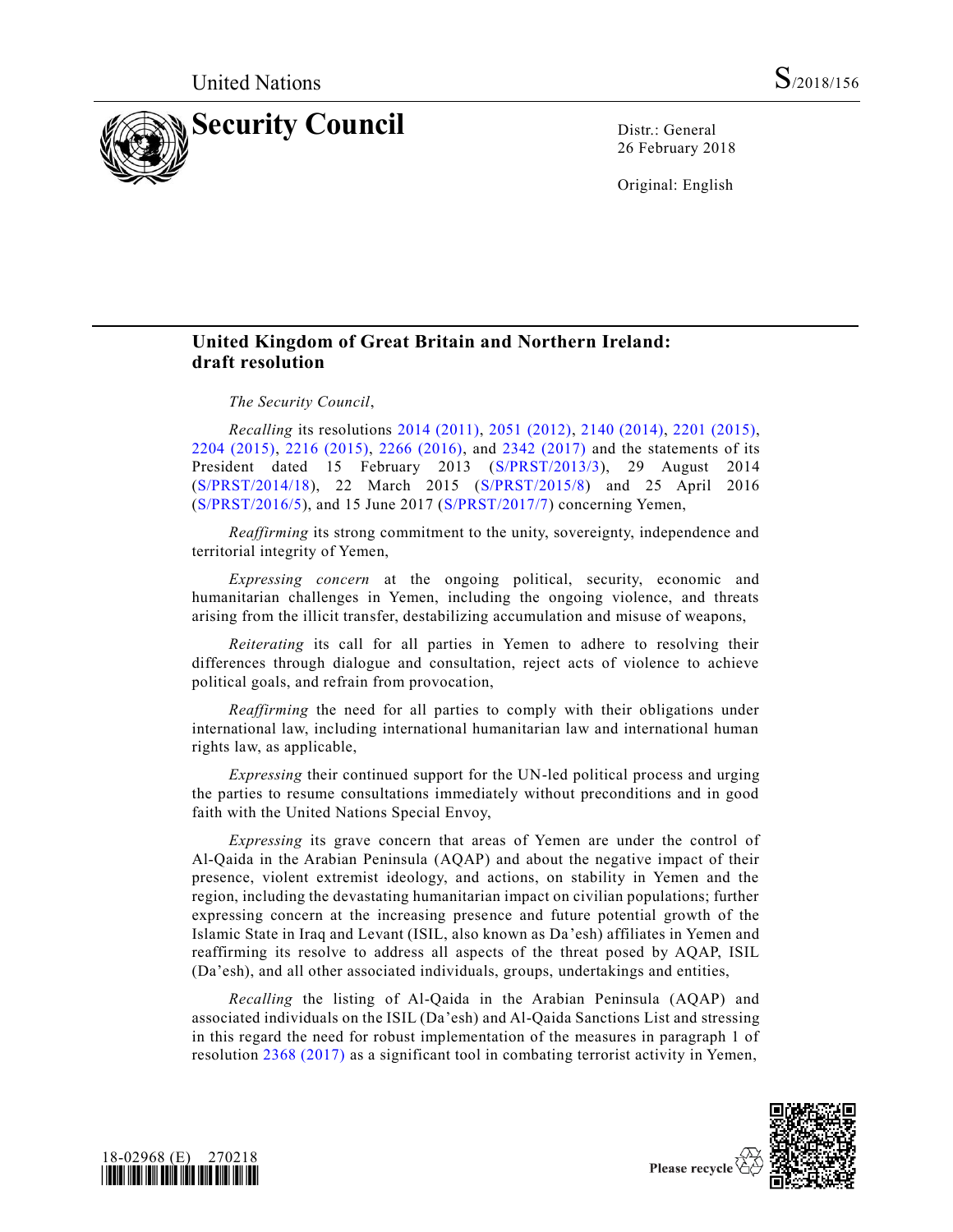*Taking note* with particular concern that, as reported by the Panel of Experts, weapons of Iranian origin were introduced into Yemen after the imposition of the targeted arms embargo, and that the Islamic Republic of Iran is in non-compliance with paragraph 14 of resolution [2216 \(2015\)](https://undocs.org/S/RES/2216(2015)) by failing to take the necessary measures to prevent the direct or indirect supply, sale, or transfer of three types of prohibited items to designated persons or entities, including "extended-range" short-range ballistic missiles (ER-SRBM), ER-SRBM related military equipment, and unmanned aerial vehicle (UAV) technology that can be considered military equipment,

*Condemning* in the strongest terms the ballistic missile attacks by the Houthis against the Kingdom of Saudi Arabia, with particular concern for the 22 July 2017 attack on an oil refinery in Yanbu province, and the 4 November 2017 and 19 December 2017 attacks on Riyadh which struck near civilian areas, as well as Houthi claims of missile attacks launched against the United Arab Emirates, and *expressing* grave alarm at the stated intention of the Houthis to continue these attacks against Saudi Arabia, as well as to launch additional attacks against other states in the region, and *demanding* that they cease immediately,

*Noting* the critical importance of effective implementation of the sanctions regime imposed pursuant to resolution [2140 \(2014\)](https://undocs.org/S/RES/2140(2014)) and resolution [2216 \(2015\),](https://undocs.org/S/RES/2216(2015)) including the key role that Member States from the region can play in this regard, and encouraging efforts to further enhance cooperation,

*Recalling* the provisions of paragraph 14 of resolution [2216 \(2015\)](https://undocs.org/S/RES/2216(2015)) imposing a targeted arms embargo,

*Deeply concerned* by the continued deterioration of the humanitarian situation, and all hindrances to access for the effective delivery of humanitarian and commercial supplies, including food, fuel and medical supplies, to the populations of all affected governorates,

*Emphasizing* the importance of ensuring continued full, safe and unfettered access for humanitarian actors and humanitarian and commercial cargo through all of Yemen's ports, airports and border crossings, including Hodeida and Saleef port, as a critical lifelines, and recognising that humanitarian and commercial commodities entering the country prior to November 2017 were not sufficient to the meet the needs of the Yemeni people, and therefore need to be increased beyond the pre -November level,

*Condemning* the use of sea mines as well as missiles and water-borne improvised explosive devices (WBIEDs) in a manner that represents a threat to commercial shipping and sea lines of communication in the Red Sea,

*Emphasizing* the necessity of discussion by the Committee established pursuant to paragraph 19 of resolution [2140 \(2014\)](https://undocs.org/S/RES/2140(2014)) ("the Committee"), of the recommendations contained in the Panel of Experts reports,

*Determining* that the situation in Yemen continues to constitute a threat to international peace and security,

*Acting* under Chapter VII of the Charter of the United Nations,

1. *Reaffirms* the need for the full and timely implementation of the political transition following the comprehensive National Dialogue Conference, in line with the Gulf Cooperation Council Initiative and Implementation Mechanism, and in accordance with resolutions [2014 \(2011\),](https://undocs.org/S/RES/2014(2011)) [2051 \(2012\),](https://undocs.org/S/RES/2051(2012)) [2140 \(2014\),](https://undocs.org/S/RES/2140(2014)) [2201 \(2015\),](https://undocs.org/S/RES/2201(2015)) [2204 \(2015\)](https://undocs.org/S/RES/2204(2015)) [2216 \(2015\),](https://undocs.org/S/RES/2216(2015)) and [2266 \(2016\)](https://undocs.org/S/RES/2266(2016)) and with regard to the expectations of the Yemeni people;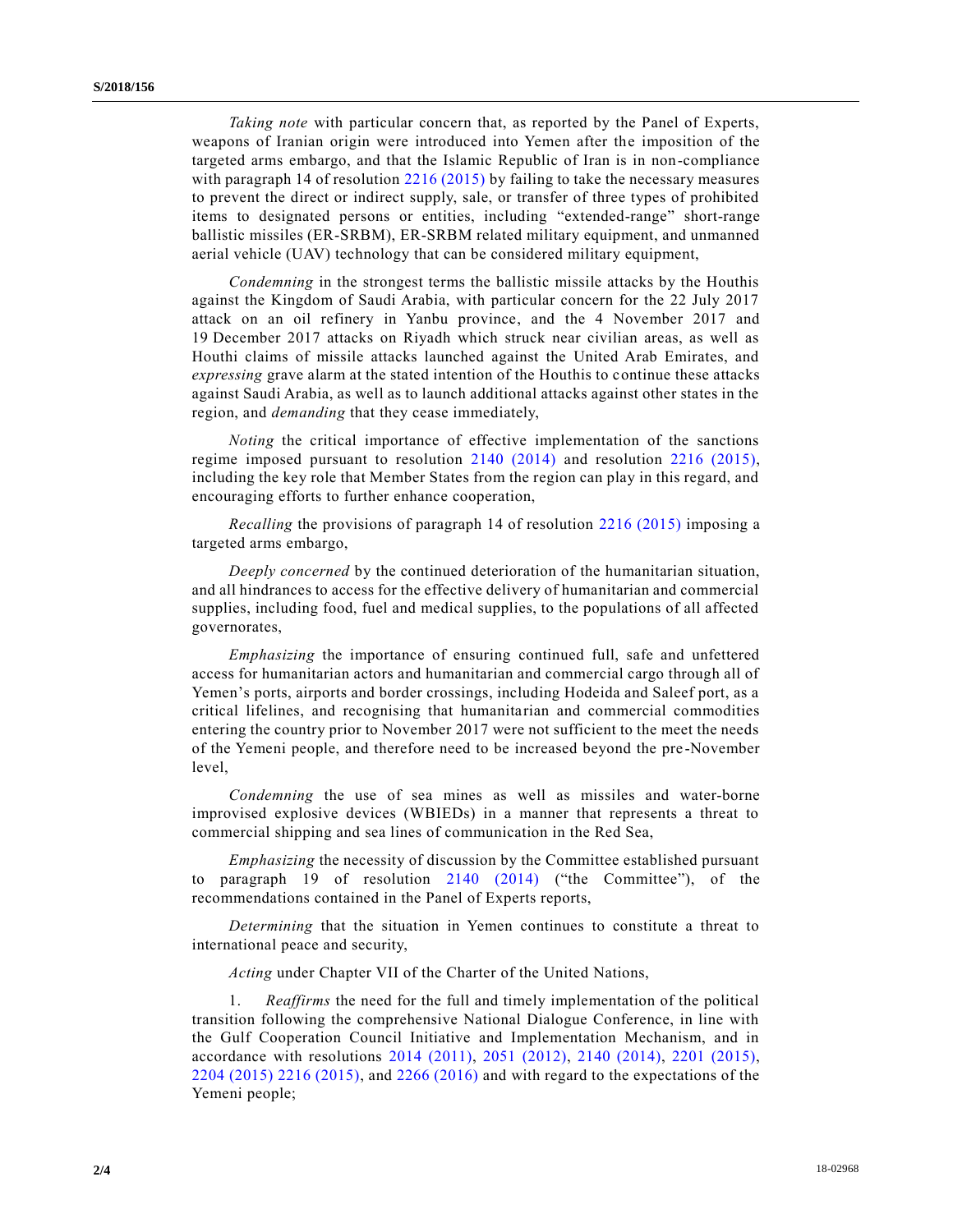2. *Calls* on all parties to comply with international humanitarian law and human rights law, as applicable, and to cease all attacks directed at civilians and civilians objects, and take all feasible precautions to avoid, and in any event minimize harm to civilians and civilian objects, to respect and protect medical facilities and personnel, and to end the recruitment and use of children in violation of international law, in order to prevent further suffering of civilians;

3. *Decides* to renew until 26 February 2019 the measures imposed by paragraphs 11 and 15 of resolution [2140 \(2014\),](https://undocs.org/S/RES/2140(2014)) *reaffirms* the provisions of paragraphs 12, 13, 14 and 16 of resolution [2140 \(2015\),](https://undocs.org/S/RES/2140(2015)) and further *reaffirms* the provisions of paragraphs 14 to 17 of resolution [2216 \(2015\);](https://undocs.org/S/RES/2216(2015))

4. *Underlines* its support for the UN Verification and Inspection Mechanism (UNVIM), which facilitates commercial shipping to Yemen and *calls* for additional capacities and resources;

## **Designation Criteria**

5. *Reaffirms* that the provisions of paragraphs 11 and 15 of resolution [2140](https://undocs.org/S/RES/2140(2014))  [\(2014\)](https://undocs.org/S/RES/2140(2014)) and paragraph 14 of resolution [2216 \(2015\)](https://undocs.org/S/RES/2216(2015)) shall apply to individuals or entities designated by the Committee, or listed in the annex to resolution [2216 \(2015\)](https://undocs.org/S/RES/2216(2015)) as engaging in or providing support for acts that threaten the peace, security or stability of Yemen;

6. *Reaffirms* that the designation criteria set out in paragraph 17 of resolution [2140 \(2014\)](https://undocs.org/S/RES/2140(2014)) and paragraph 19 of resolution [2216 \(2015\)](https://undocs.org/S/RES/2216(2015)) may include any activity related to the use of ballistic missiles in Yemen, including launches using ballistic missile technology or the direct or indirect provision or transfer to designated persons or entities of:

- (a) Goods and technology as set out in [S/2015/546;](https://undocs.org/S/2015/546)
- (b) Sea mines and water-borne improvised explosive devices (WBIEDs);
- (c) Land-based anti-tank guided missiles;

(d) Technical expertise relating to the construction, development, upgrading or employment of ballistic missiles; or

(e) Components used for the manufacture of military equipment to designated persons or entities;

7. *Reaffirms* paragraph 18 of resolution [2140 \(2014\),](https://undocs.org/S/RES/2140(2014)) and *underscores* that acts that threaten the peace, security, or stability of Yemen may also include:

(a) Acting on behalf of, or at the direction of, a designated individual or entity, or acting on behalf of, or at the direction of, an entity owned or controlled by a designated individual or entity;

(b) Providing financial, material, or technological support for, or goods or services to, a designated individual or entity;

## **Reporting**

8. *Decides* to extend until 28 March 2019 the mandate of the Panel of Experts as set out in paragraph 21 of resolution [2140 \(2014\),](https://undocs.org/S/RES/2140(2014)) and paragraph 21 of resolution [2216 \(2015\),](https://undocs.org/S/RES/2216(2015)) *expresses* its intention to review the mandate and take appropriate action regarding the further extension no later than 28 February 2019, and requests the Secretary-General to take the necessary administrative measures as expeditiously as possible to re-establish the Panel of Experts, in consultation with the Committee until